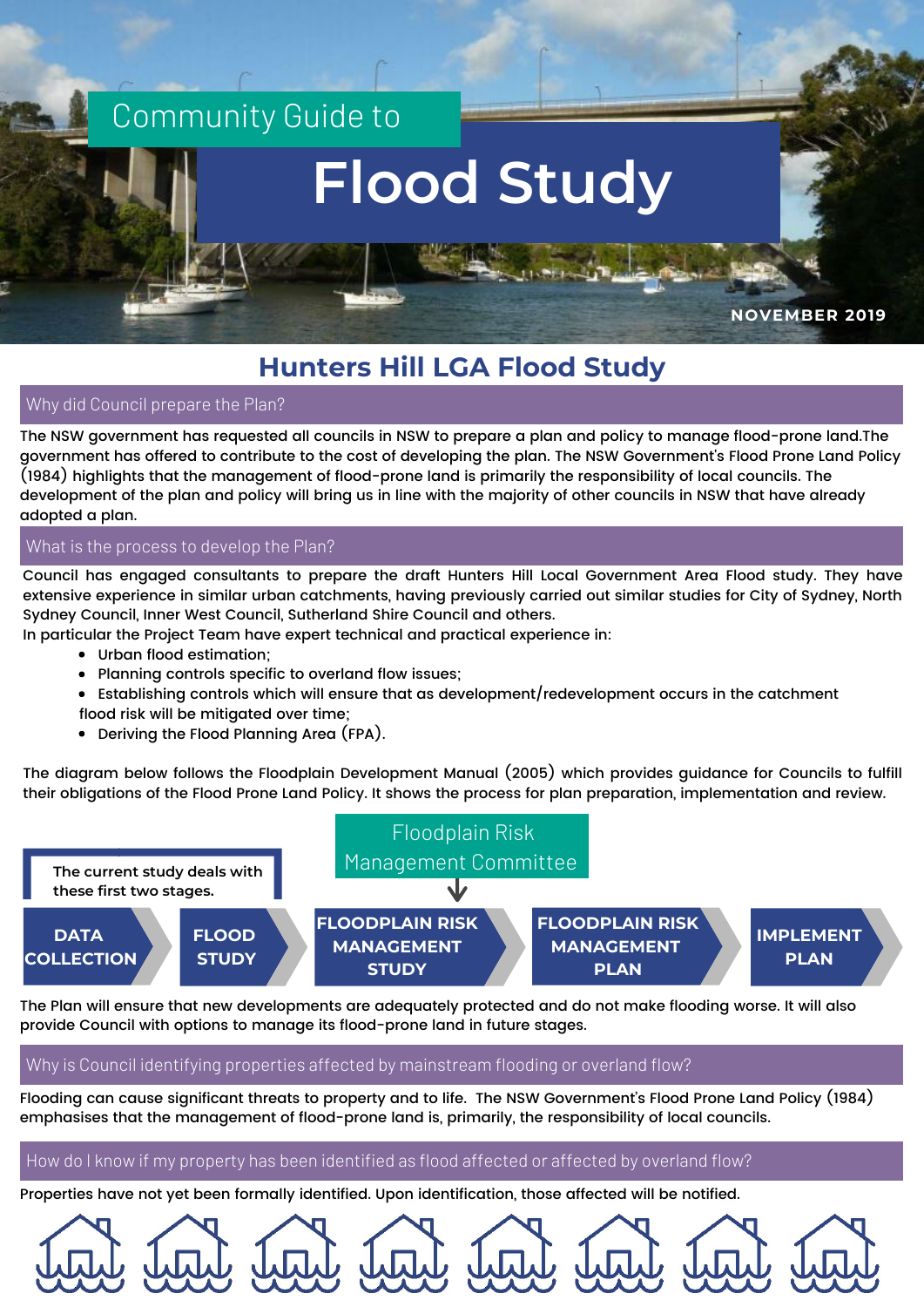#### What method did the consultants use to do the flood studies?

Consultants have used software that uses aerial laser survey data of the entire study area, combined with design rainfall data generated from Bureau of Meteorology data, and information on Council's storm water system to model flood behaviour.

#### How will Council identify flood-affected properties?

The following criteria will be used to identify properties in the preliminary Flood Planning Area (FPA):

- FPA (mainstream flooding of Tarban Creek): The 1 in 100 year Flood (1% AEP) peak flood level within Tarban Creek plus 0.5m buffer then extending the level perpendicular to the direction of flow; and/or
- FPA (local overland flooding): Properties affected in a 1 in 100 year storm event by overland flow with depth greater  $\circ$ than 0.15 metres, excluding properties inundated with less than 10% of the property area OR lots traversed by flow conveyance in the 1% AEP OR lots that are traversed by trunk drainage.

#### What is the '1 in 100 year Flood' or 1% AEP (Annual Excedance Probability) ?

This is a flood that will occur or be exceeded on average once every 100 years. It's probability of occurrence is 1% in any given year. Some parts of Australia have received multiple 100 year floods in one decade. On average, if you live for 70 years in the same area, you have a better than even chance of experiencing a 100-year flood.

# Frequently asked questions

## What does being flood-affected or affected by overland flow mean for my property?

Being affected will impact the property if a Development Application is lodged. There will be certain requirements and controls to ensure the property is at a certain flood planning level. If the level is below it will be in the Flood Planning Area which is subject to a review of the development against flood-related development controls.

# My property has never flooded - why might it be considered flood-affected?

Floods do not occur on a regular pattern, there may be a period of none or several. Following extensive rain every water course may flood. For example, in Brisbane before the 2011 river disaster the previous flood was in 1974, many residents who moved in recent times may have never considered flooding as an issue.

# Where can I look at flood and overland flow mapping for my property?

A plan of Council's area showing details of twodimensional mapping for the full range of flood including the design flood ie. the 1 in 100 flood event, is available in the publicly exhibited Draft Flood Study.

#### Does Council have past records of my property flooding?

Council does not retain specific flood records for individual properties

#### I still don't think my property is flood/overland flow affected - What can I do?

Members of the public can make a written submission to Council to raise flood-related issues. All written submissions during the public exhibition period will be considered by Council.

#### Will being flood-affected increase my property insurance?

Council cannot provide advice about insurers underwriting guidelines. Your policy is a matter between you and your insurer so you will need to discuss this with them directly. Please contact your insurer.

#### Will being flood-affected impact the value of my property?

There are many factors that can affect the value of any property including inflation, a change in interest rates, increased aircraft noise or construction of a new road or shopping centre nearby. The extent to which a property's value is affected once it has been identified as floodaffected or affected by overland cannot be objectively ascertained.

## Will I have to undertake a flood study when I want to develop my land?

It It depends on the scale of the development but the vast majority of Development Applications will not require flood assessments.